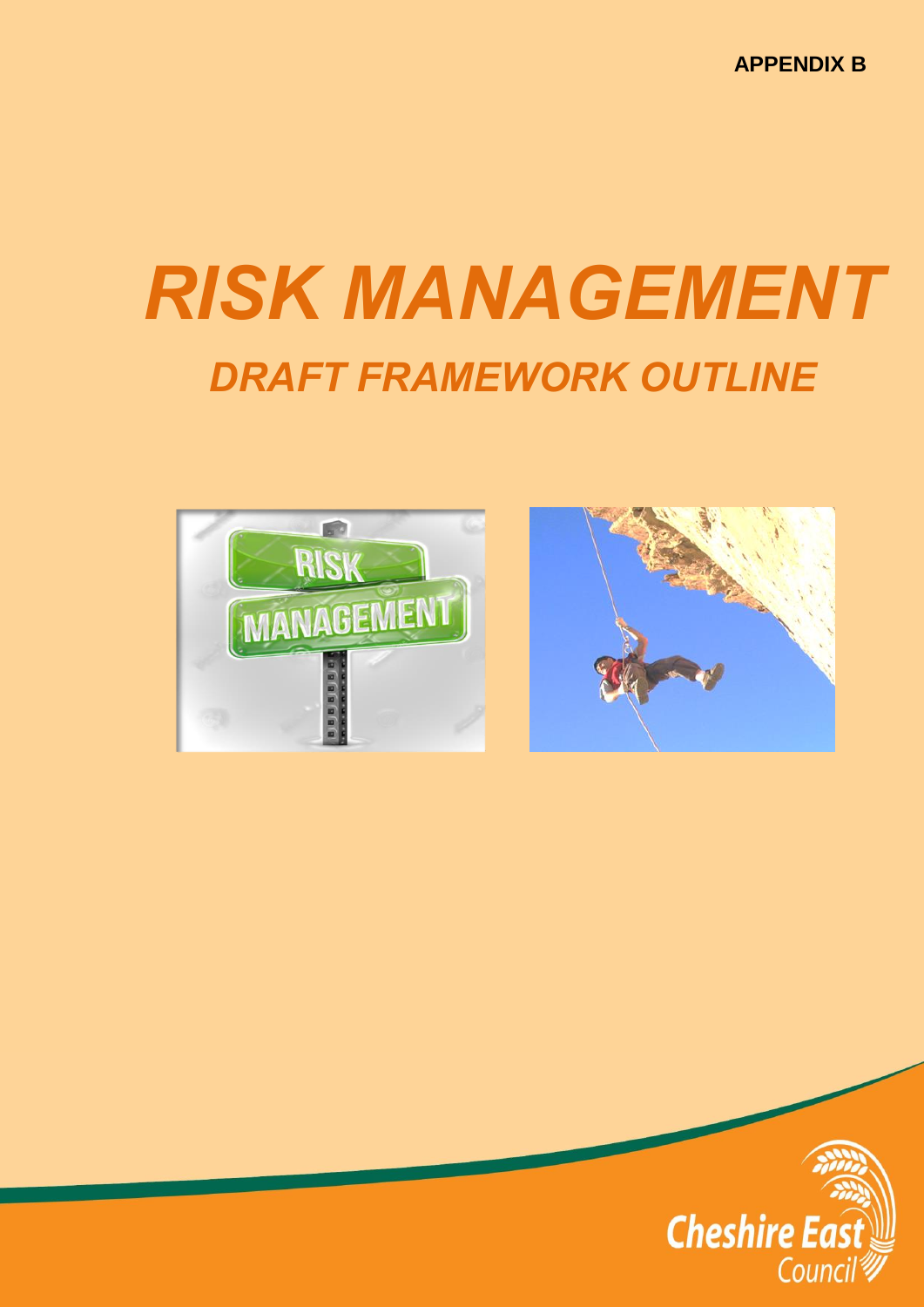# **Table of contents**

# **Section 1: Introduction**

- 1.1 The Council's Risk Management (RM) Policy statement, Strategy and Framework
- 1.2 Purpose and rationale for Risk Management and the framework
- 1.3 Embedding Risk Management
- 1.4 Implementation of the Council's RM Policy Statement and Strategy
- 1.6 Engaging in the process
- 1.5 Review Dates

# **Section 2: Risk Management Basics**

- 2.1 What do we mean by Risk?
- 2.2 The Risk Management Methodology
- 2.3 RM in context
- 2.4 RM Definitions
- 2.5 When should we use risk management techniques?
- 2.6 How should the framework be used?
- 2.7 Who should be involved?
- 2.8 Getting the balance right

# **The Risk Management Methodology:**

## **Section 3: The Risk Management Process Step 1 - Identify Risk**

- 3.1 Be clear about your objectives
- 3.2 Consider the full scope of risks
- 3.3 Identify your risks
- 3.4 Record your risks
- 3.5 Opportunities rather than threats

# **Section 4: The Risk Management Process Step 2 - Evaluate Risk**

- 4.1 Estimating likelihood and impact
- 4.2 Taking account of current controls
- 4.3 Scoring and recording risks
- 4.4 Risk tolerance
- 4.5 Preparing a Management Action Plan

## **Section 5: The Risk Management Process Step 3 - Treating Risk**

- 5.1 Addressing your primary risks
- 5.2 The need for co-ordination
- 5.3 Record the key details
- 5.4 Scoring Your Risk after controls
- 5.5 Risk Classification
- 5.6 Positive risk opportunities
- 5.7 Business Continuity Management

## **Section 6: The Risk Management Process Step 4 - Monitoring and Reviewing Risk**

- 6.1 Risk tracking
- 6.2 Keeping RM on the agenda
- 6.3 Risk management and business planning
- 6.4 Reporting to management and stakeholders

## **Section 7: Roles and Responsibilities**